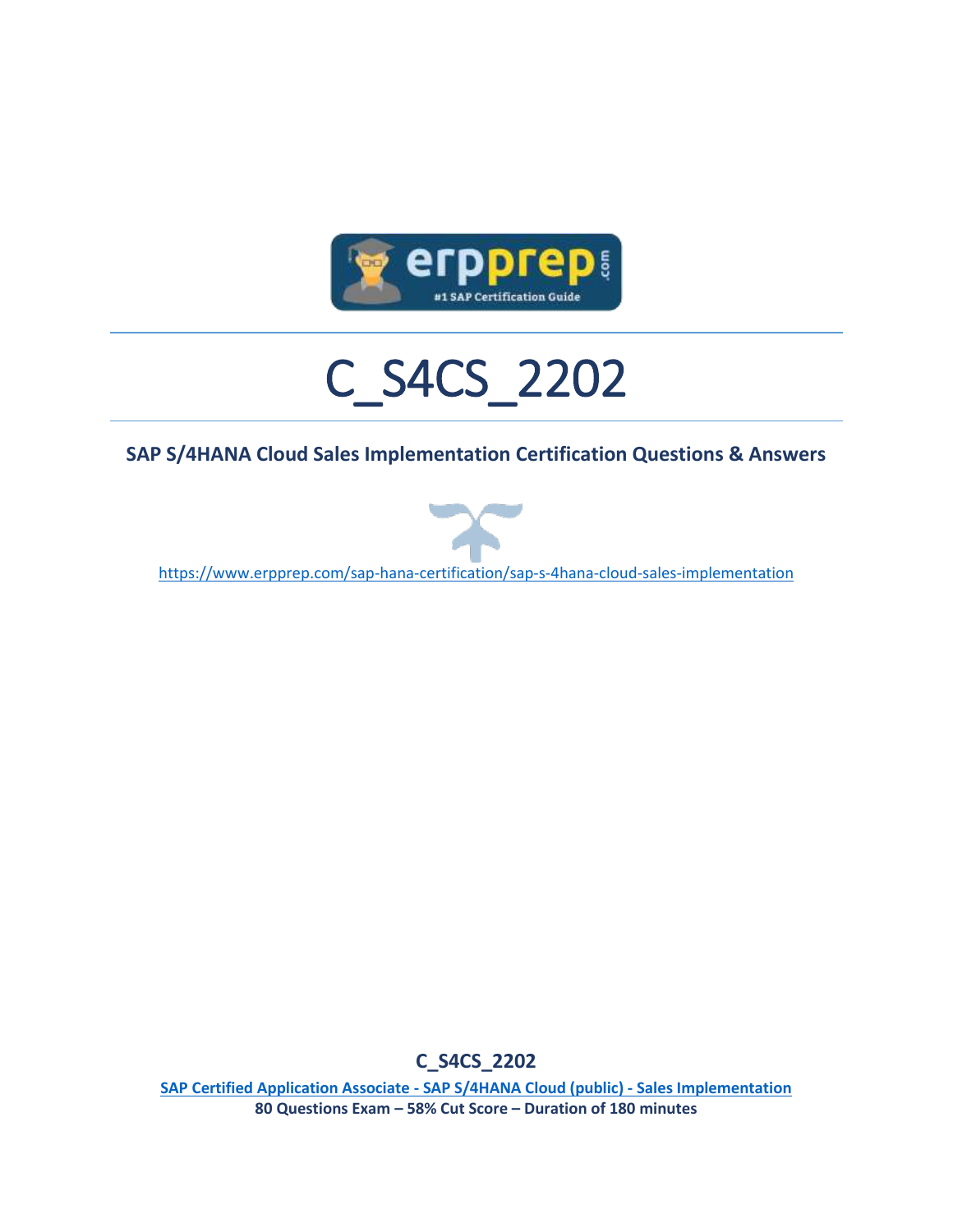

## C\_S4CS\_2202 Practice Test

ERPPrep.com's C\_S4CS\_2202 PDF is a comprehensive compilation of questions and answers that have been developed by our team of SAP S/4HANA Cloud Sales Implementation experts and experienced professionals. To prepare for the actual exam, all you need is to study the content of this exam questions. You can identify the weak area with our premium C\_S4CS\_2202 practice exams and help you to provide more focus on each syllabus topic covered. This method will help you to boost your confidence to pass the SAP S/4HANA Cloud Sales Implementation certification with a better score.

## **C\_S4CS\_2202 Questions and Answers Set**

#### Question: 1

What capabilities are available in SAP Central Business Configuration?

There are 2 correct answers to this question.

- a) Provision the quality and production system
- b) Deploy the solution scope
- c) Maintain Business Users
- d) Migrate data

#### Question: 2

What must be defined in SAP Central Business Configuration prior to creating the organizational structure?

There are 2 correct answers to this question.

- a) Fiscal year variant
- b) Group currency
- c) Chart of accounts
- d) Leading ledger

**Answer: a, b**

**Answer: a, b**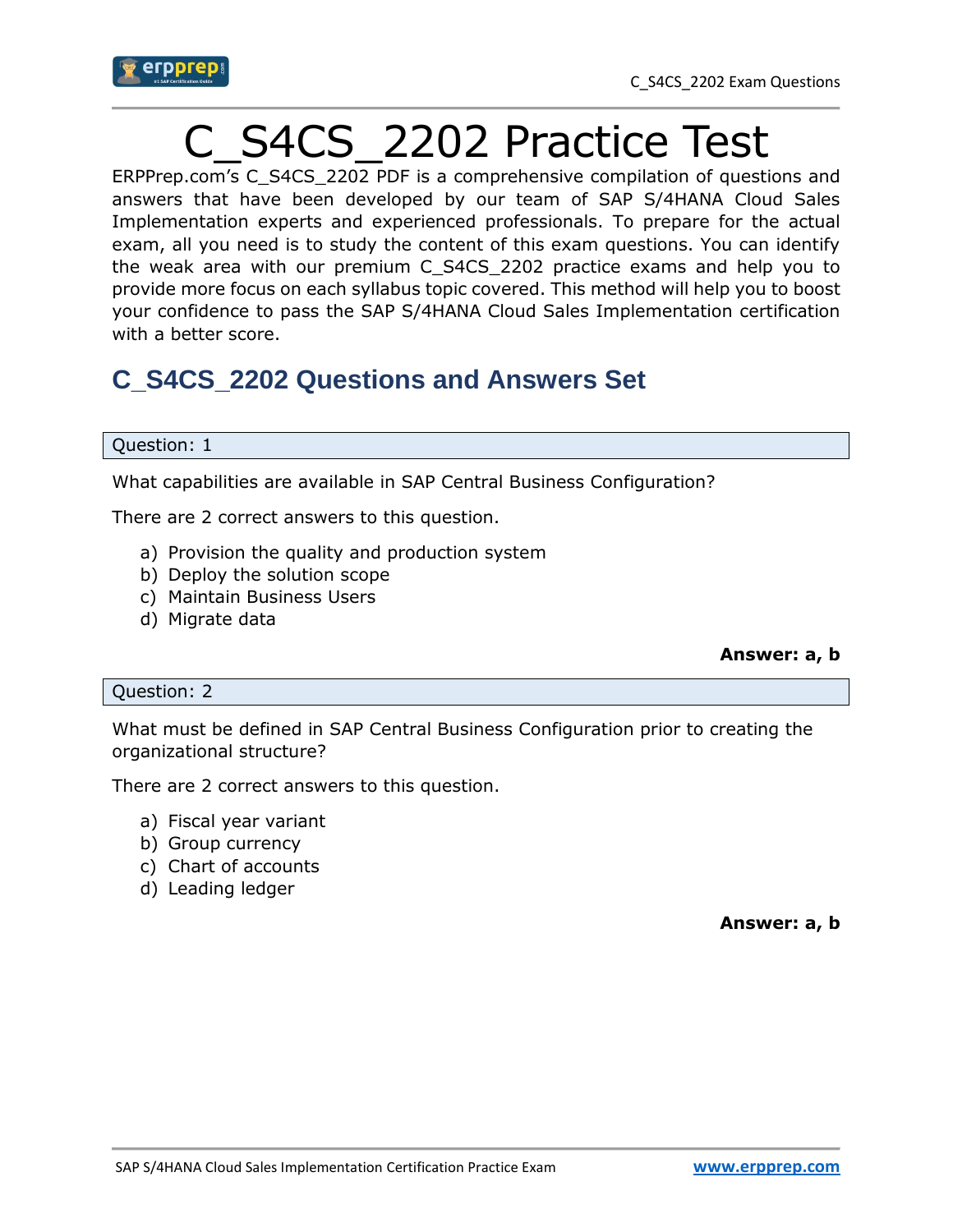

Question: 3

You use the My Sales Overview app of the SAP Fiori Analytical Apps for Sales (1BS) scope item. The results displayed on the cards can be filtered by several parameters in the global filter.

Which card is NOT impacted by the filter parameter values?

Please choose the correct answer.

- a) Sales Quotation Pipeline
- b) Customer Contacts
- c) Quick Actions
- d) Open Sales Orders

#### **Answer: c**

Question: 4

Where do you activate SAP Best Practice processes in your quality system?

Please choose the correct answer.

- a) SAP Best Practices Explorer
- b) SAP Solution Builder
- c) SAP S/4HANA Cloud Manage Your Solution app
- d) SAP Central Business Configuration

#### **Answer: d**

#### Question: 5

You are working on a Credit Memo Processing (1EZ) process in SAP S/4HANA Cloud. What does the Remove Billing Block step in credit memo processing indicate?

Please choose the correct answer.

- a) Permission to release a credit note
- b) Customer's intention to return stock
- c) Customer's intention to pass a credit
- d) Permission to receive the credit memo from the customer

**Answer: a**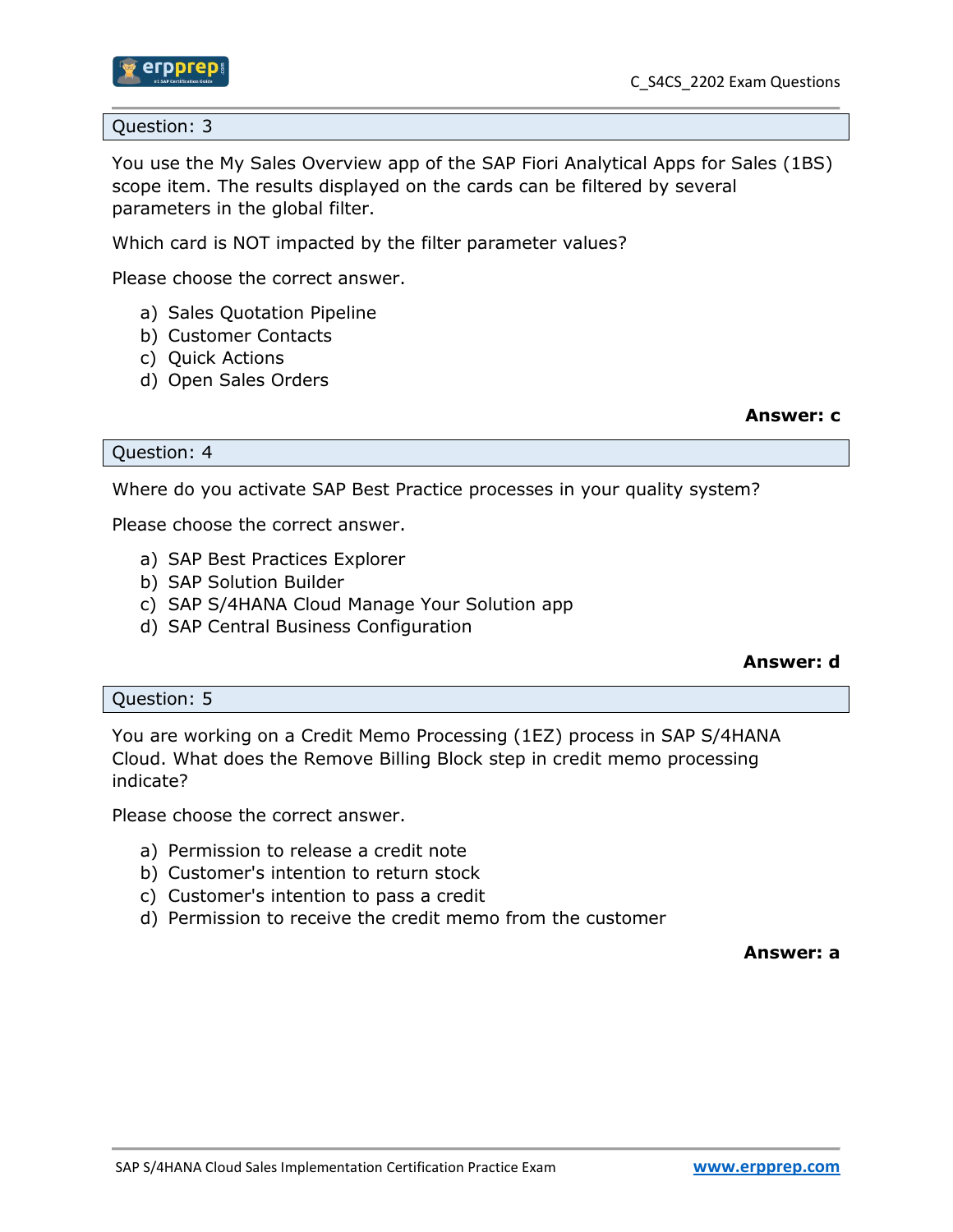

#### Question: 6

What is the most significant feature of a hybrid cloud? Please choose the correct answer.

- a) Its resources are shared by multiple customers and accessed via the Internet.
- b) It is a mix of private cloud and public cloud.
- c) It is a mix of on-premise and cloud solutions.
- d) It is made available on the premises of a third-party cloud provider.

#### **Answer: b**

Question: 7

You need to restrict price agreements for a customer to a specific product line in SAP S/4HANA Cloud. What must you do?

There are 2 correct answers to this question.

- a) Create a division to group the relevant products.
- b) Assign a new sales office to a sales organization.
- c) Create a sales office for the relevant products.
- d) Assign a new division to a sales organization.

#### **Answer: a, d**

#### Question: 8

Which business objects were initially released as part of the SAP One Domain Model?

There are 2 correct answers to this question.

- a) Workforce person
- b) Cost center
- c) Supplier
- d) Business partner

#### **Answer: a, b**

#### Question: 9

You are fulfilling customer orders on SAP S/4HANA Cloud. What is the function of the delivering plant during this process? Please choose the correct answer.

- a) To assign the storage location to the sales organization
- b) To supply goods through multiple sales organizations
- c) To link the distribution channel to the company code
- d) To allow the system to determine multiple shipping points

#### **Answer: b**